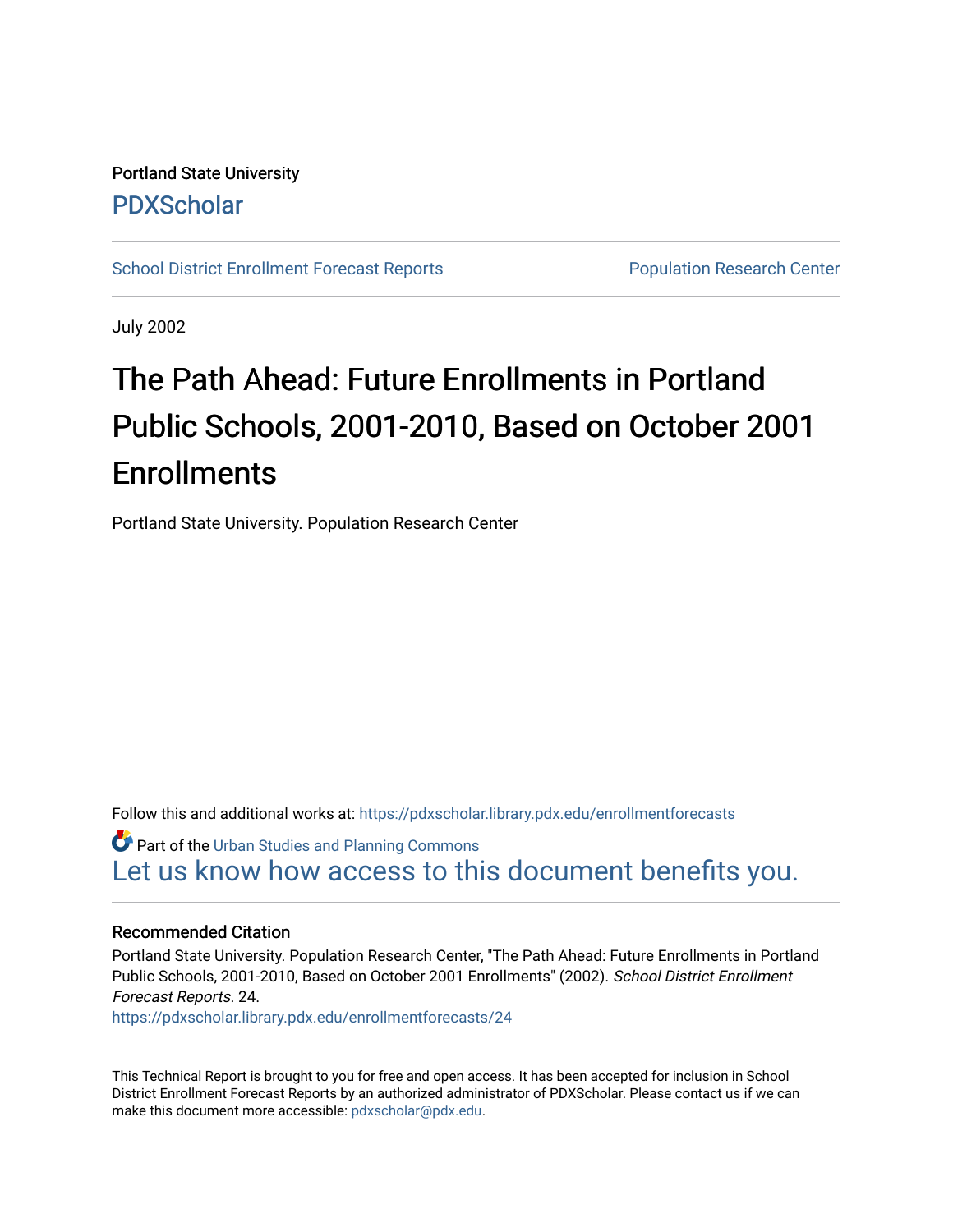## **THE PATH AHEAD:**

## **FUTURE ENROLLMENTS IN**

## **PORTLAND PUBLIC SCHOOLS, 2001 T0 2010**

**Based on October 2001 Enrollments**

**Prepared by the Population Research Center College of Urban and Public Affairs Portland State University** 

Barry Edmonston, Director

Population Research Center The Urban Center Portland State University Portland, OR 97207-0751

July 12, 2002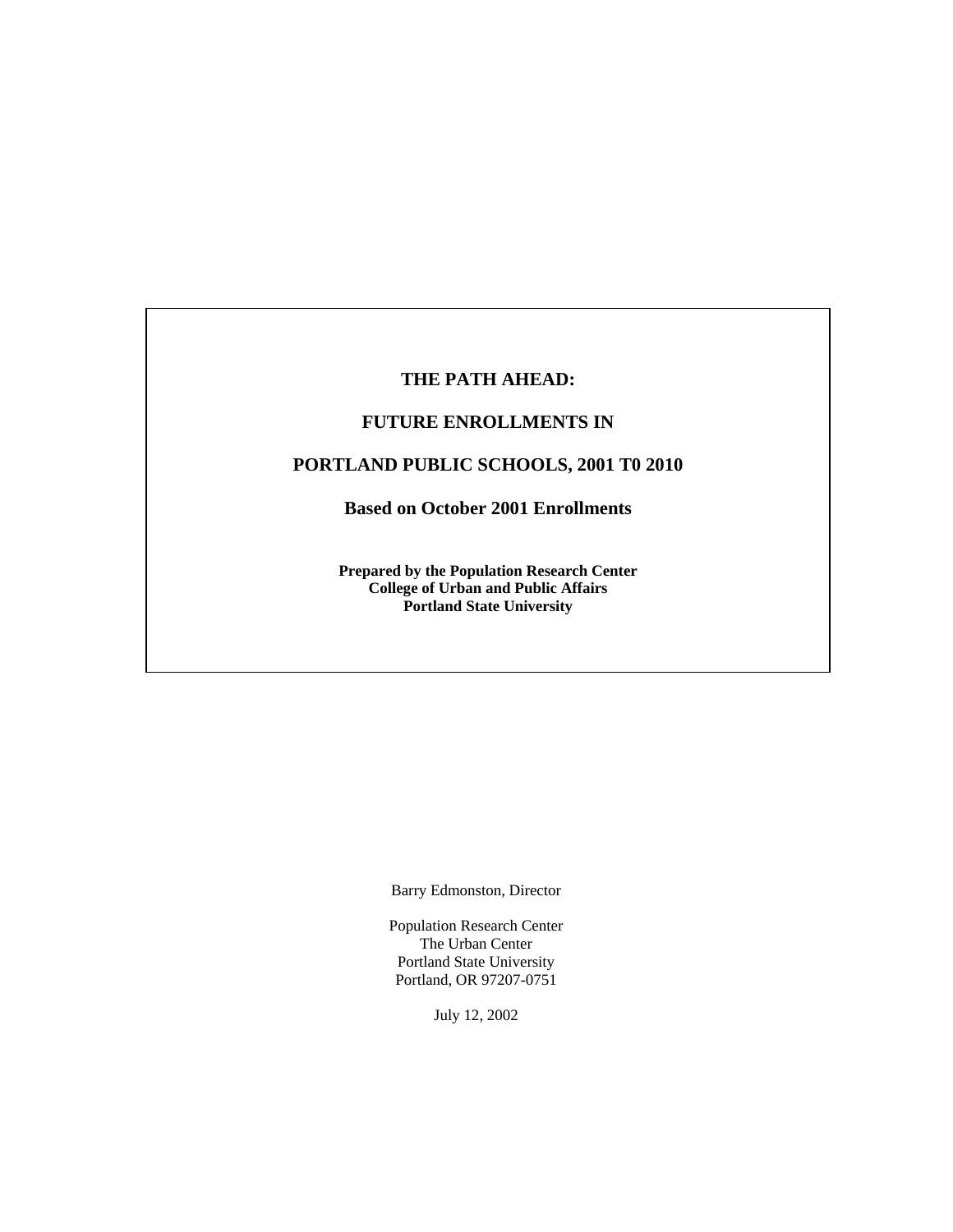### **Table of Contents**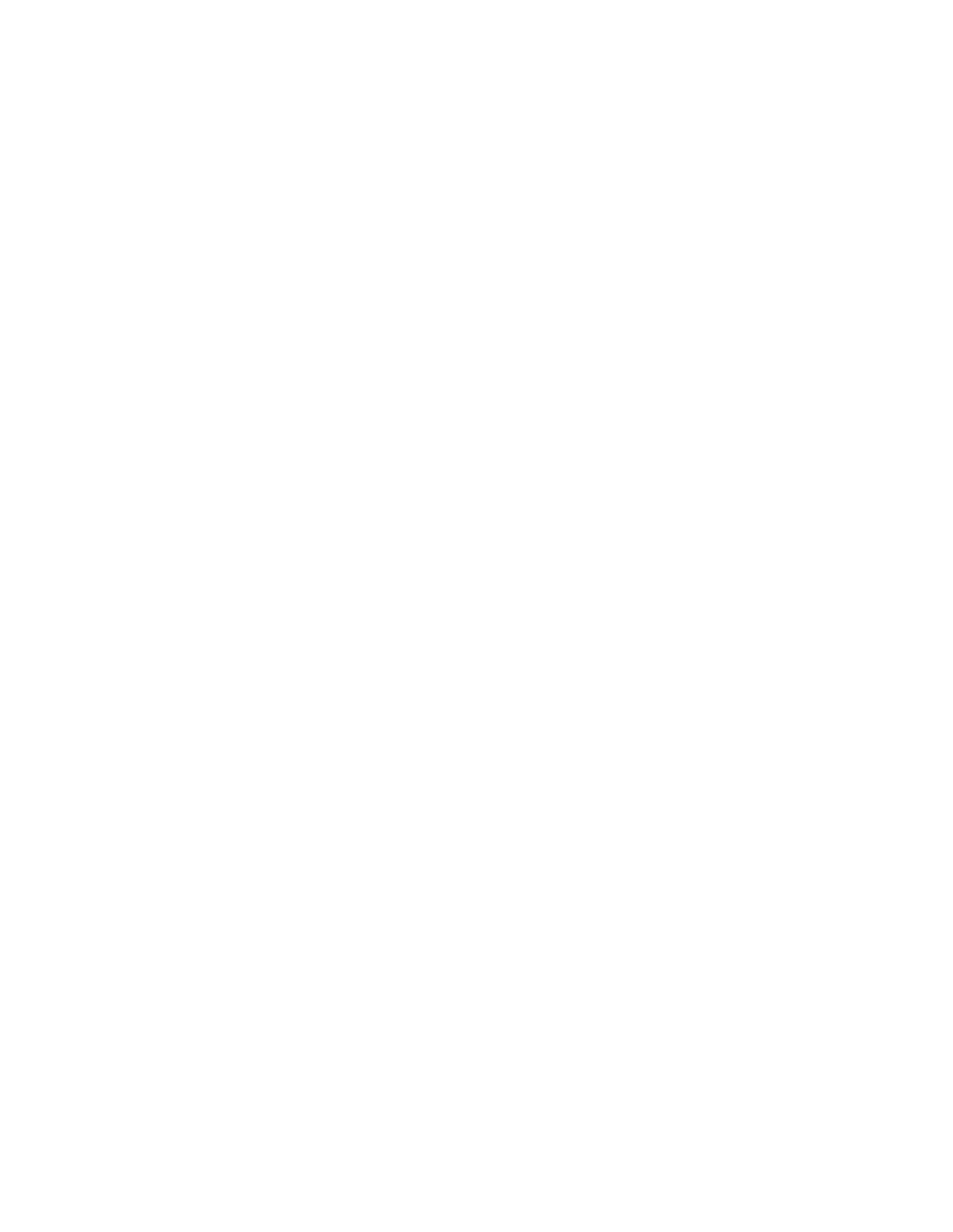#### **THE PATH AHEAD: FUTURE SCHOOL ENROLLMENTS IN PORTLAND PUBLIC SCHOOLS, 2000 to 2010**

#### **EXECUTIVE SUMMARY**

This report provides a school enrollment forecast, including demographic information, for Portland Public Schools. The report considers several factors that are likely to affect the school district's enrollments between the present and 2010, including the future number of births, net migrants, and the proportion of school-age children and youth enrolled in the public schools.

This is the third annual report that forecasts future enrollments for the Portland Public Schools. Previous annual reports were based on October 1999 and October 2000 enrollments; this report relies on October 2001 enrollments.

To take into account a variety of demographic and enrollment possibilities, this report describes an extrapolation of likely future trends for housing, population, and enrollment changes for the ten years between 2001 to 2010.

#### **Main Findings**

The main findings from the enrollment forecasts, presented in greater detail in this report, are as follows:

- If the Current Trends scenario is taken for the next decade, overall public school enrollments will decrease by about 200 to 500 students each year between 2001 and 2010. These annual decreases will reduce total enrollments from 51,650 students in the 2001-02 school year to about 48,400 in the 2010- 2011 school year. This represents a decrease of about 6 to 7 percent in Portland Public Schools enrollments.
- In a previous report based on October 2000 enrollments, assumptions were made for five different assumptions about future housing and population change in the Portland Public School area. This work demonstrated that there is variation in the range of several thousand students in the forecasts for 2010. So, although the current trends forecast is for continuing decreases in school enrollments, there are variations in the forecasts for the size of the declines. It is most likely that school enrollment decreases will continue in the range of 200 to 500 students for the coming decade.
- Enrollment decreases are likely to occur at all grade levels. If current trends continue, the heaviest declines will occur in grades 3 to 5 and 6 to 8, with reductions of 8 to 9 percent from current levels between the present and 2010. Grades 9 to 12 enrollments would decline by about 6 percent in the same period. Kindergarten to grade 2 enrollments would remain about the same over the coming decade.
- The immediate outlook is for continued declines, on the order of 300 to 400 students annually, for several years. The next three or four years will make apparent whether the Current Trends scenario is likely to continue. If different conditions appear, then it would be appropriate to revise the enrollment projections, taking into account new assumptions.

#### **Caveats**

Forecasting school enrollments, like forecasting anything else, is difficult because it is impossible to know all the conditions that will affect enrollments in the future. However, we all rely on forecasting to some extent: to decide what to wear by judging the look of the weather or how many schools are needed by fathoming the future course of school enrollments. When it comes down to it, we must rely on a forecast in order to make decisions today for future planning. Toward the goal of making plans for future enrollments in the Portland Public Schools, this report presents a demographic analysis to help make informed judgments.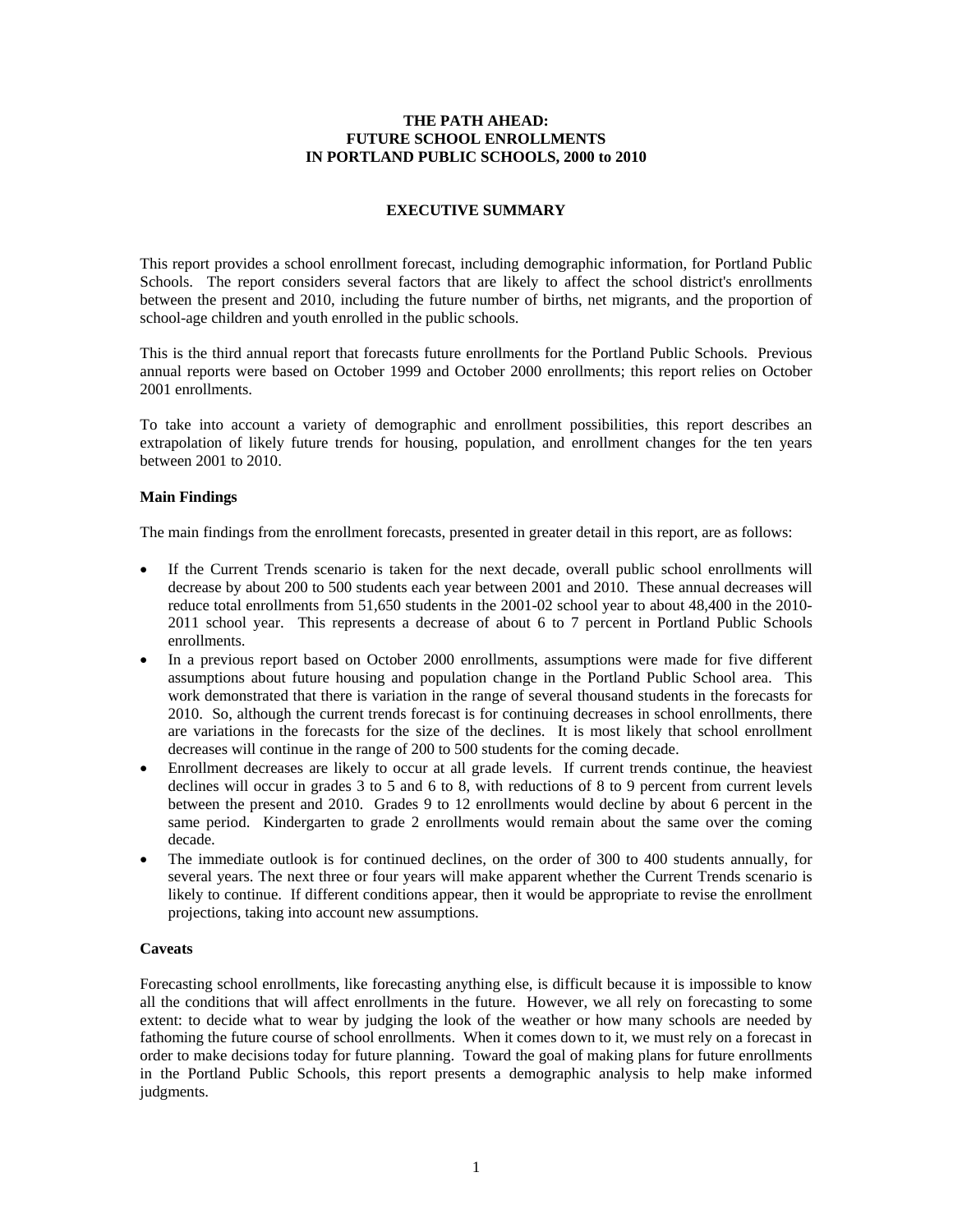Several cautions should be kept in mind in interpreting the enrollment forecasts in this report.

First, the enrollments presented within each of the scenarios are derived from the assumptions themselves. But it is not possible to judge, at this time, which of the assumptions or combinations of assumptions may be closer to future events. For example, fertility rates are currently fairly low for the population residing in the Portland Public Schools area. Fertility rates are likely to change somewhat in the future, perhaps becoming a little higher or lower. Based on past trends, fertility rates are unlikely to change dramatically in the future. But even modest changes in fertility will influence future enrollments and would make a difference from an enrollment based exclusively on the continuation of current trends.

Second, variations in forecasts become larger as time goes on. Most of the students who will enroll in Portland Public Schools next year are currently enrolled in the schools this year. This helps to make a more accurate forecast for enrollments next year. But, as years progress, enrollments depend increasingly on assumptions about the numbers of school-age children and youth that move into and out of the school district. We therefore become less confident about enrollment forecasts for longer periods of time.

Finally, there is a temptation in interpreting several forecasts to ask: "Which is the correct forecast?" Asking such a question implies that there is need to pick one forecast at present and then base future plans on it. The more appropriate use of this report is to consider that there is likely to be some variation around the Current Trends forecast in this report and that we will want to update them as future conditions evolve. Instead of "picking and planning" right now for one outcome over the next ten years, we urge school officials and the public to "monitor and manage" the changing conditions that will affect future school enrollments. The Current Trend enrollment forecast presented in this report can best serve as a guideline in this process of monitoring and managing.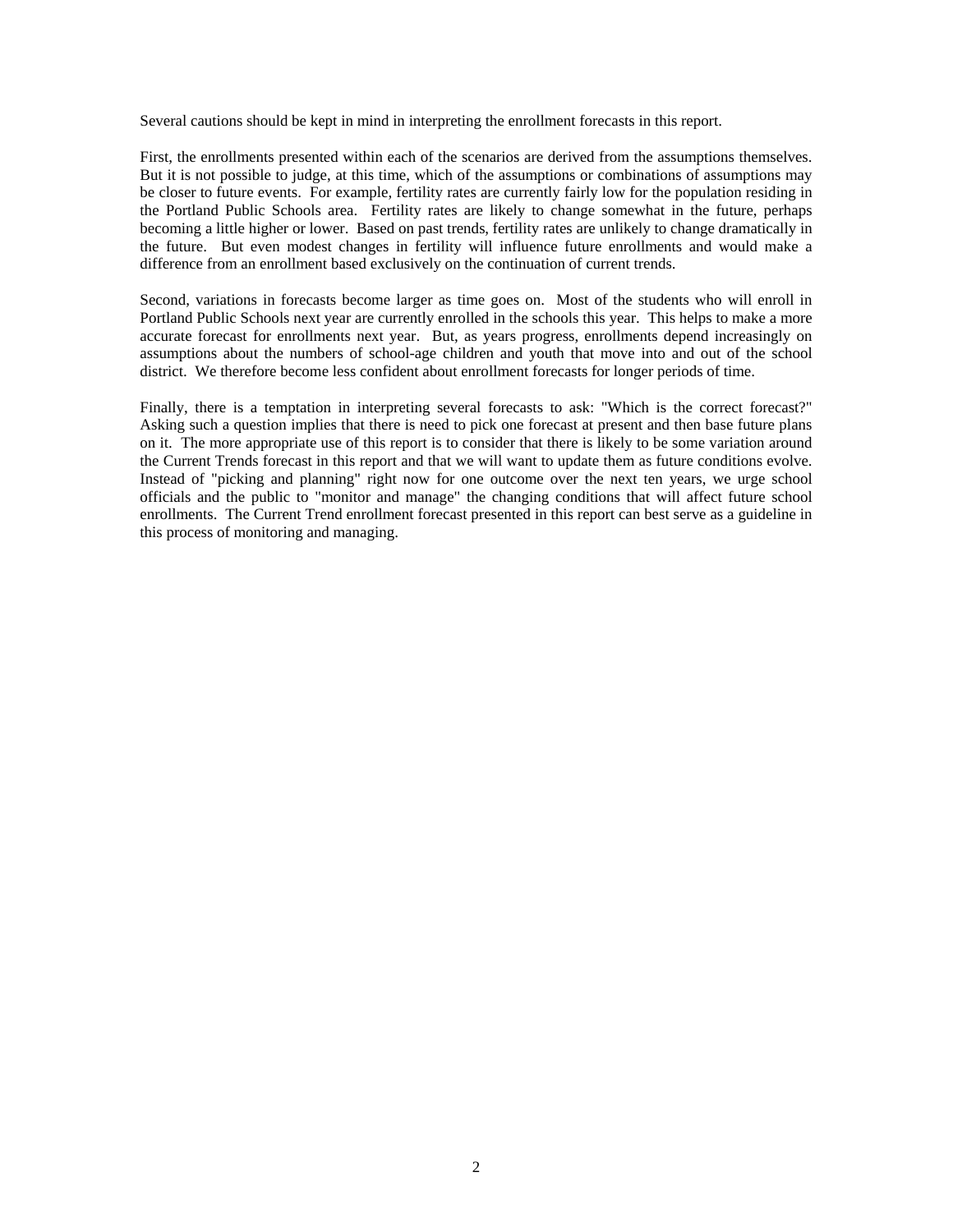#### **INTRODUCTION**

This report presents the results of a study conducted by the Population Research Center to address the longrange planning needs of the Portland Public Schools. It provides annual enrollment forecasts by grade for the Portland Public School district from 2001 to 2010. In addition to the future enrollments that are expected from the continuation of current trends, four additional scenarios are presented. The study also provides enrollment forecasts for selected grades (K-2, 3-5, 6-8, and 9-12) for each year from 2001 to 2010.

The report is divided into five parts. The first part describes recent enrollment and population trends. This is followed in part two by a description of the methods and data used in the development of the population and enrollment forecasts. Part three describes the specific demographic assumptions used, the circumstances that may change the assumptions and their effect on the forecasts. Part four presents enrollment forecasts, for all grade combined, for the school district. Finally, the fifth part shows enrollment forecasts for selected grades.

There are also two appendices at the end of the report. Appendix A provides information on data sources, the demographic model, and project staff. Appendix B has five supporting tables that show observed enrollment by grade for the 1990-1991 to 2001-2002 school years and the forecasted enrollment by grade for the 2002-2003 to 2010-2011 school years.

#### **RECENT ENROLLMENT AND POPULATION TRENDS**

The area within the boundaries of Portland Public Schools includes approximately two-thirds of the City of Portland, a small unincorporated area of Multnomah County, and very small portions of the cities of Lake Oswego and Beaverton. The school district includes 63 elementary schools, 17 middle schools, 10 high schools, and a variety of special programs and schools. The configuration of the grade levels for most elementary schools is kindergarten to grade 5; however, eight of the elementary schools have prekindergarten programs. Middle schools consist of grades 6 to 8. High schools consist of grades 9 to 12.

Total enrollments in the Portland Public Schools increased from 52,400 in 1990 to 54,800 in 1996. From 1997 to 1999, enrollments declined, to 51,950 in the 2001-2002 school year. Enrollments decreased the most in recent years for the kindergarten to grades 2 years, as illustrated in the following figure.



Our analysis begins by examining historic patterns of growth in the Portland Public Schools area since 1990. These results are discussed more fully in a report entitled *Changing Times, Changing Enrollments: How Recent Demographic Trends are Affecting Enrollments in Portland Public Schools*, prepared in conjunction with this report on enrollment forecasts for the Portland Public Schools and *Comings and Goings Between the Censuses: Factors Affecting Portland Public School Enrollments*, completed in 2002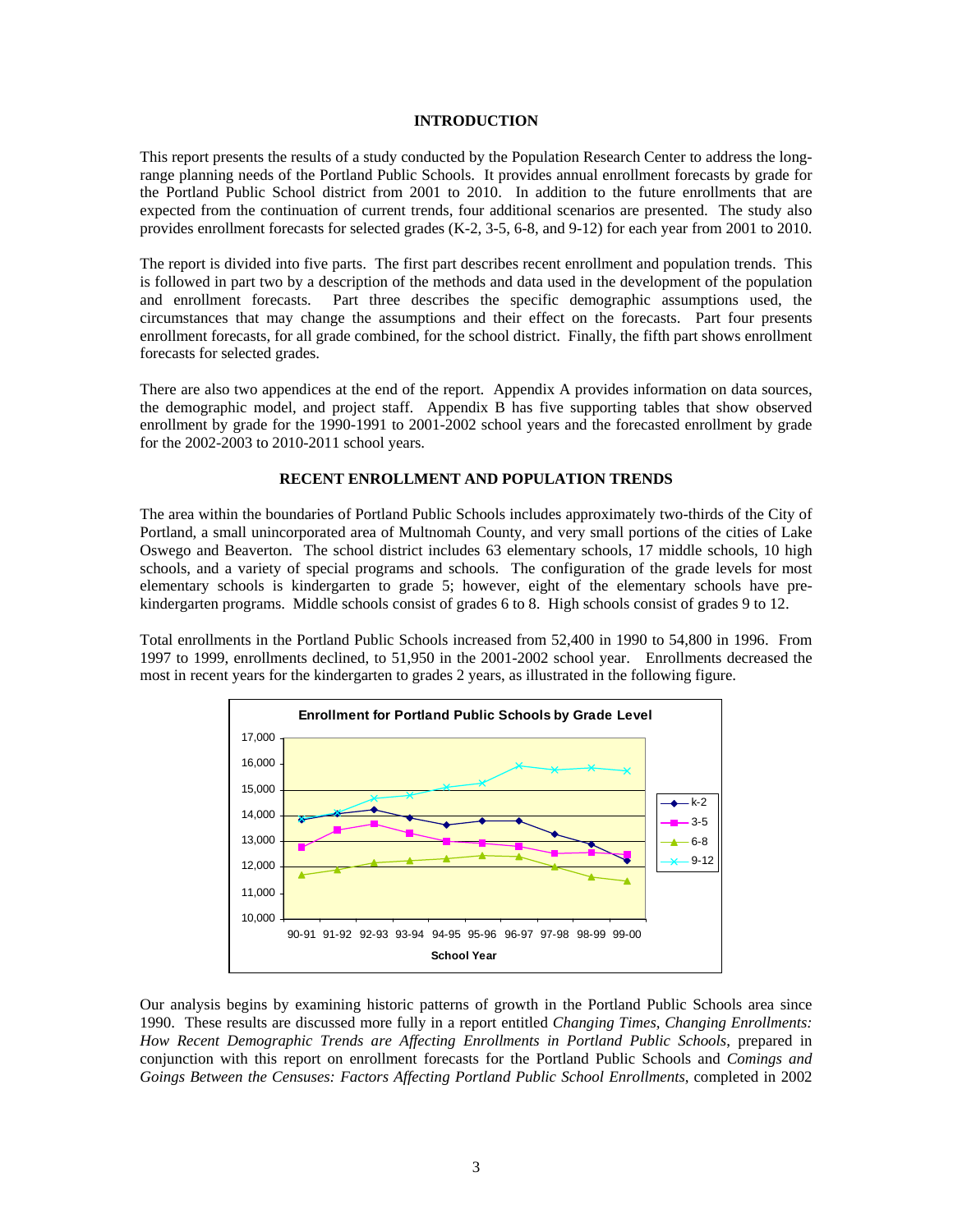and based on 1990 and 2000 census data. We reached four main conclusions from our analysis of past trends:

- First and foremost, public school enrollments have declined in recent years primarily because there have been sizeable decreases in the number of students entering kindergarten and the early elementary school grades. Smaller numbers of entering students are, in turn, the result of substantial reductions in the number of births - reductions that began in 1991. Because there were fewer births in the early 1990s, fewer students enrolled in school in the late 1990s. The number of births declined in the 1980s primarily because there were decreases in the number of younger couples -- not because there were decreases in the average number of births per couples in the 1980s.
- The number of births has continued to decline in the 1990s. The lower number of births in the second half of the decade has not yet affected school enrollments. But they will add to declines in school enrollments in the future, starting after about 2002. Although there was net out-migration of school-age children in the 1980s and 1990s, net out-migration of school-age children appears to have increased in the late 1990s, further reducing enrollments. The overall effect of a declining number of births and continued out-migration of school-age children has been a decrease of about 6,000 students between 1990 and 2000. Reductions in the number of births in the Portland Public School attendance area has been the main factor causing lower enrollments.
- There is evidence from public, private, and home schooling data on changes in public school capture rates (the proportion of school age children enrolled in Portland Public Schools) that overall Portland Public School capture rates declined between 1990 and 2000. Census data suggest that 86 percent of school-age children in youth, in the kindergarten to grade 12 age groups, attended Portland Public Schools in 1990 and that the rate decreased to 84 percent in 2000. The capture rate between 1990 and 2000 apparently declined most for kindergarten to grade 2, decreased modestly for grades 3 to 8, and increased modestly for grades 9 to 12. The net effect of declining capture rates has been a decrease of about 1,400 students.
- Increased international migration into the Portland metropolitan area has ameliorated the decline in enrollments by adding several thousand foreign-born students to the Portland Public Schools. Immigrant couples are contributing an increasing number of births to the population. Births to immigrants partially counterbalance fertility declines among native-born residents.

Recent annual population growth rates for the Portland Public Schools area have fluctuated in the range of 0.6 to 0.7 percent since 1990. During the period 1990 to 2001, the resident population in the area increased from 398,000 to 434,000, or an increase of 36,000.

Population growth has apparently slacked since 1996, with annual increase of about 7,500 in the district in recent years. The population growth rate in the school district area is about the same as in the City of Portland.

Most of the land area within the Portland Public Schools area has been developed. There have been, however, some "in-fill" developments with new residential construction. In addition, there have been some conversions of commercial structure for residential housing. In recent years, we estimate that there have been about 1,000 to 1,500 new units added to the housing stock in the Portland Public Schools area.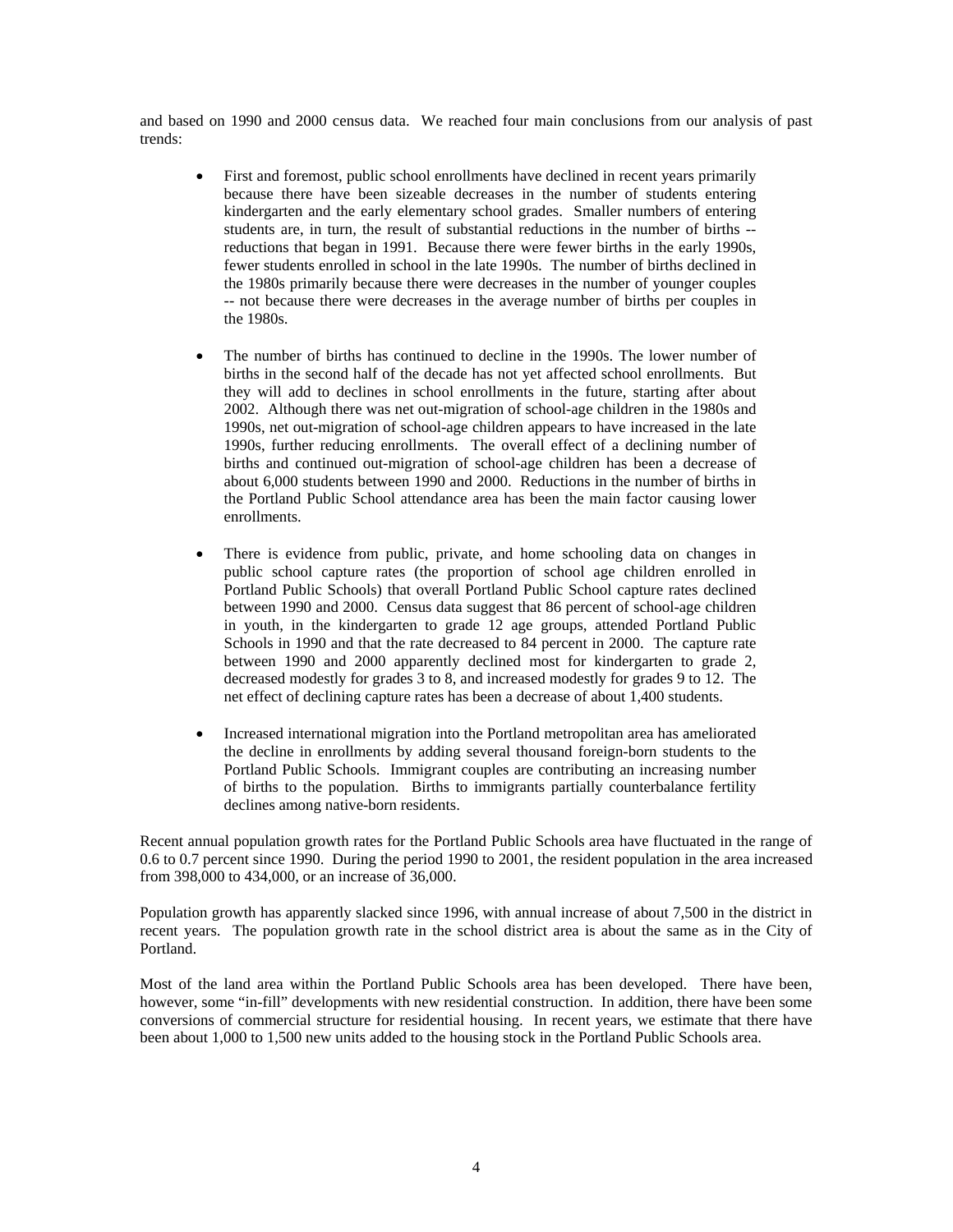#### **METHODS AND DATA**

This study relies on two approaches for making district-wide school enrollment forecasts: a cohortcomponent method and a housing unit method. Specific data sources are described in Appendix A.

#### **Cohort-Component Method**

This report primarily relies on a demographic forecasting method called "cohort-component method." It models future populations and school enrollments as outcomes of demographic events that occur over time. These events include births, deaths, and migration into and out of the school district. The district population grows when there are births and in-migrants; the population decreases when there are deaths and out-migrants. These events occur in certain age groups, or birth cohorts. For example, people tend to move most often in the ages 18 to 30 years. The elderly are more likely to die than younger persons. The demographic model is based on age-specific rates for births, deaths, and in- and out-migration. The model begins with the resident population in the Portland Public School area in 1990 and moves it through time to the present, and then forward to 2010. By making assumptions about the levels of births, deaths, and migration, we produce a population that serves as the basis for calculating the school-age population and the numbers of children attending Portland Public Schools.

Most school-age children attend public schools; however, some children and youth attend private schools and others may attend schools outside of the district or be home-schooled. The model addresses this issue by calculating the proportion of school-age children "captured" or enrolled in the public schools, and making assumptions about future "capture rates."

The cohort-component method relies on the availability of accurate data on the age and sex composition of the population residing in the Portland Public School area. The most accurate local population data is from the U.S. Census of Population. Data from the 1990 and 2000 censuses are used for the basis of the local population in this report. Data for births and deaths are from vital statistics reported for the Portland Public School area from 1990 to 2000, as collected by the Oregon Division of Vital Statistics. Data on net migration for the local area are taken from the 1990 and 2000 censuses, a special household survey conducted by the U.S. Census Bureau in Multnomah County in 1996 (the 1996 American Community Survey), and annual population estimates prepared by the Population Research Center.

We use the cohort-component method to develop the enrollment forecast for the Portland Public Schools district, starting with the initial population in 2000. The 2000 census population was organized into fiveyear age groups (for example, 0-4, 5-9, and so on). Each age group was survived five years at a time, using appropriate survival probabilities by age and sex. These survival probabilities represent the likelihood of people surviving five years, taking mortality into account. The process is repeated for each five-year projection until 2010.

During each five-year period, births occur to the resident population. The number of births in the Portland Public School district are calculated on the basis of the number of women in the childbearing years and the probability that they will have a live birth. The live birth probabilities are determined on the basis of the most recent birth registration data for the Portland Public School population. Newborns are "survived" into the population aged 0-4 for the five-year projection; afterwards, they survive through time like the rest of the population.

The estimate of in-migration and out-migration rates is a challenge for local population forecasts. In reality, the model is based on net migration rates – the difference between the in- and out-migration rates. If there are more in- than out-migrants, then there is a net in-migration. If in-migrants are fewer than outmigrants, then there is a net out-migration. Net migration rates were calculated first for the Portland Public School population on the basis of the experience between the 1990 and 2000 censuses. The rates were then adjusted in order to produce a population by age and sex that was as close as possible to the population in the U.S. Census Bureau's 1996 American Community Survey and the 2000 decennial census. The migration data were further modified in order to be as close as possible to current population estimates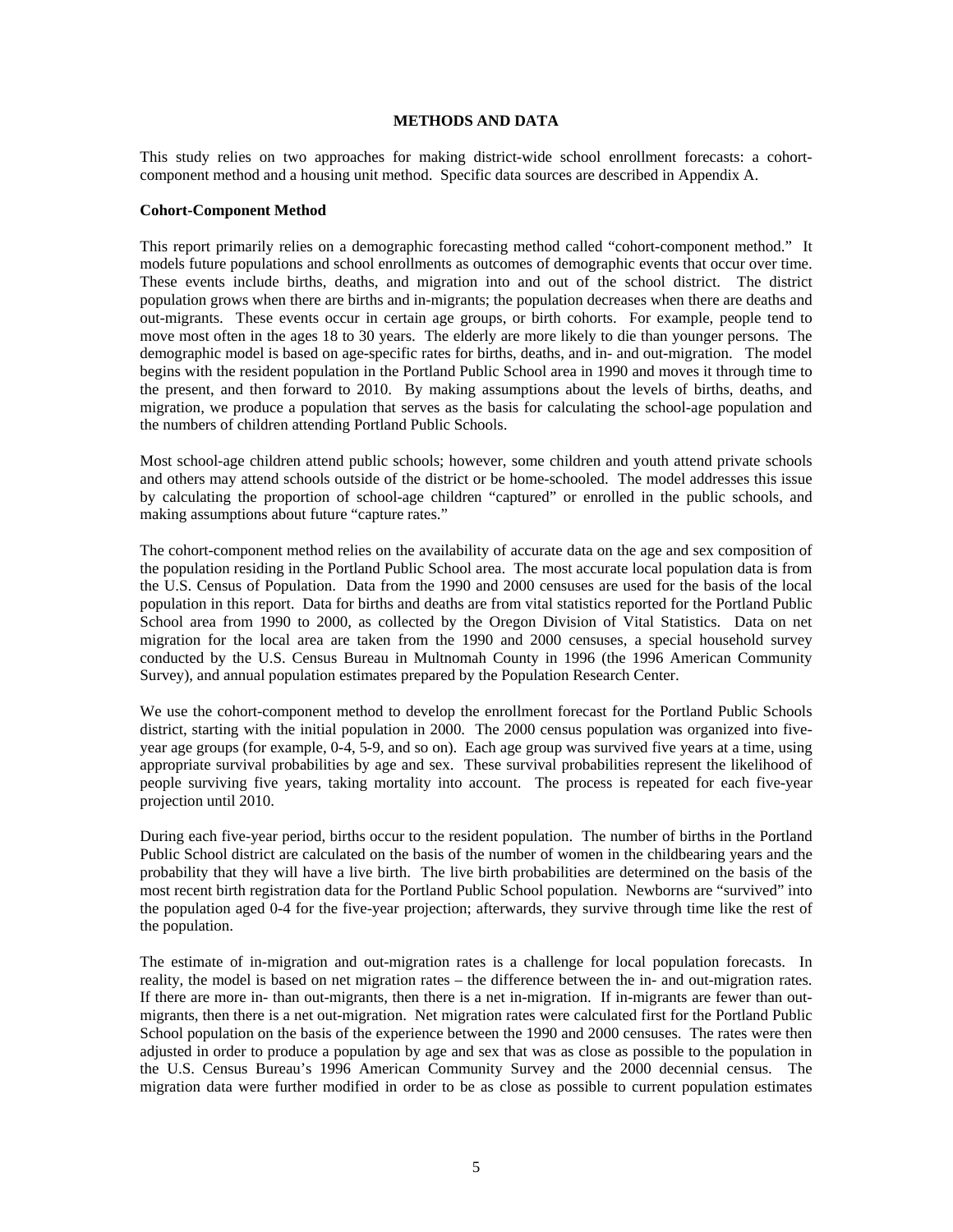prepared by the Population Research Center and the actual enrollments experienced by the Portland Public Schools from 1990 to 2000.

#### **Housing Unit Method**

Because the cohort-component method does not explicitly account for such events as the construction of new housing in the area, a different version of the model was developed to adjust for the ways in which future housing trends would affect the local area population.

We used data on reports by the City of Portland on the location of new residential housing, demolitions of older housing, and either conversions of commercial structures to residential housing or conversions of residential housing to commercial use for the Portland Public School area since 1990. Based on 2000 census information on the number of residential units, this allows us to make adjustments of housing to the present.

We made assumptions about changes in the number of persons per housing unit, vacancy rates, and the number of school-age children per housing by housing type (that is, single or multiple unit structures). We also made assumptions about future housing change in the Portland Public School areas and forecast the implications for the number of school-age children. We used the results to double-check the projections that we obtained using the cohort-component method. The forecasts reported in this study rely on the cohort-component method, but they were compared to the housing unit methods to ensure that the two methods produce closely similar results.

#### **SPECIFIC DEMOGRAPHIC ASSUMPTIONS**

We make a "current trends" school enrollment forecast for Portland Public Schools assuming that current fertility, mortality, and net migration will continue relatively unchanged for the next ten years. This further assumes that there will be about 1,500 housing units added each year within the Portland Public Schools area and that the age-sex profile of net migrants will remain relatively constant.

#### **Assumptions for Demographic Rates**

The enrollment forecast involves demographic assumptions for fertility, mortality, and migration.

**Fertility rates.** Fertility rates have been relatively stable in Oregon communities for the past thirty years. There are variations, however, between communities. Based on recorded births for the population living in the Portland Public Schools area, the average number of children born to women in 1990 was about 2.0, or about the same as the average for the state of Oregon. The average number of children born apparently increased slightly, to about 2.04, in 1995. Since 1995, fertility rates have dropped considerably, reflecting the increasing proportion of single persons moving into Portland and the decreasing number of younger couples. The most recent birth data suggest that the average number of children born to women has fallen to about 1.7 in 1998. An overall fertility of 1.7 children is assumed for the forecast.

**Mortality rates.** Survival rates for a population reflect the chances for a birth cohort surviving to the next five-year period. Survival rates are very high for younger ages and almost 100 percent of school-age children survive five-year periods. Even if we had made different assumptions about the plausible future course of mortality, they would have had only modest effects on the school enrollment forecasts because virtually all school-age children survive from one period to the next.

**Migration rates.** Migration assumptions are the most difficult to make for a local area population forecast. Migration is affected by employment opportunities, the availability and cost of housing – in Portland and in comparison to nearby areas -- and a variety of other social and economic factors that influenced decisions to move. For this reason, it is important to consider many factors in thinking about the likely future course of migration in the Portland Public Schools area.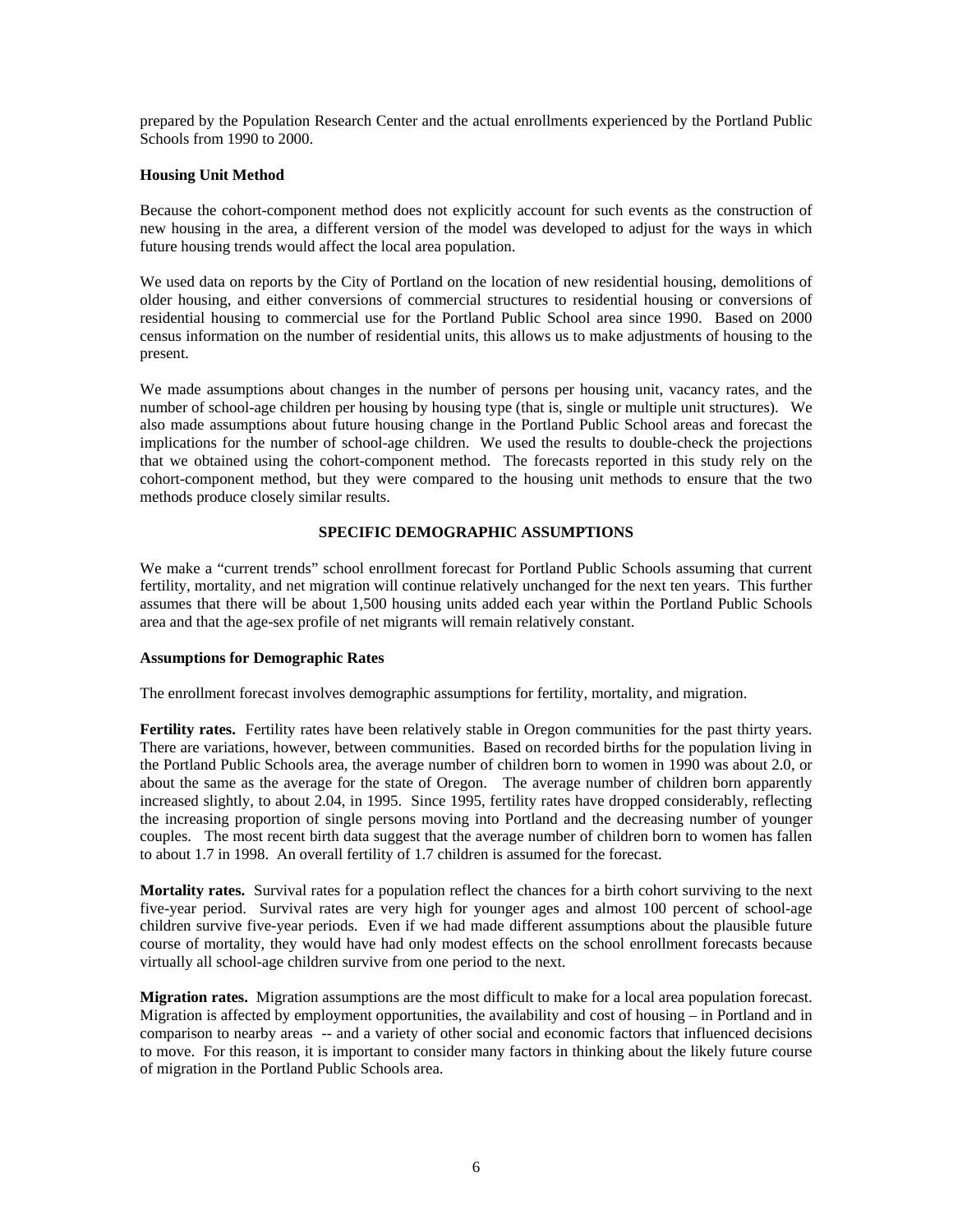We make an initial estimate of net migration based on a comparison of the population living in the Portland Public Schools area in 1990 and 2000.

Capture Rates. We assume that the capture rates (the proportion of school-age children and youth residing the Portland Public School attendance area who attend public schools) declined slightly between 1990 and 2000, based on estimates using 1990 and 2000 census data. We assume that the 2000 capture rates remain unchanged for the enrollment projection period.

#### **Forecast Scenario**

The population residing in the Portland Public School area is diverse and changing. We do not have a magical crystal ball that allows us to predict with any certainty what will happen in the future. For purposes of making enrollment forecasts, we made assumptions about what might happen to enrollments assuming a continuation of current trends. We do not necessarily include all the complexities of factors that may change in the future.

Specially, our Current Trends Scenario makes the following assumptions. This scenario assumes that the demographic trends occurring at present will continue unchanged through 2010. The scenario also assumes that the proportion of school-age children enrolled in the public schools will continue at present levels. The demographic assumptions for this scenario imply that there will be about 1,500 housing units added each year in the Portland Public School area. This is within the range of housing changes during recent years.

#### **OVERALL ENROLLMENT FORECASTS**

There were 51,650 students enrolled in Portland Public Schools in the 2001-02 year. Under the Current Trends scenario considered here, there will be decreases in school enrollments. It seems clear that public school enrollments are likely to decline in coming years. The extent of the decreases depends upon changes that will only become clearer in the next few years.

If current trends continue, enrollments would continue to drop by about 200 to 500 each year. The results suggest that the decline would be fairly even over the coming decade, with only small fluctuations each year. Overall, 2010 enrollments would be more than five percent smaller than at present.

The overall school enrollment forecasts, from kindergarten to grade 12, for the Portland Public Schools are as follows:

| Total<br><i>Scenario:</i><br>Enrollments | 1990   | 1995   | 2000   | 2005   | 2010   |
|------------------------------------------|--------|--------|--------|--------|--------|
| <b>Current Trends</b>                    | 52.363 | 54,350 | 51.926 | 50.338 | 48.383 |

#### **ENROLLMENT FORECASTS BY GRADE**

In this part of the report, we present enrollment forecasts for selected grade categories: kindergarten to grade 2, grades 3 to 5, grades 6 to 8, and grades 9 to 12. Appendix B displays enrollment forecasts for each grade, from the present to 2010.

#### **Kindergarten to grade 2**

Enrollments in kindergarten to grade 2 fluctuated in the range of 13,300 to 13,800 during 1990 to 1996. Since 1996, K-2 enrollments have declined by about 1,700 students, to 11,500 in the 2001-02 school year. If current trends persist, K-2 enrollments will remain at constant levels, dropping to 11,300 in 2005 and then increasing to 11,500 in 2010.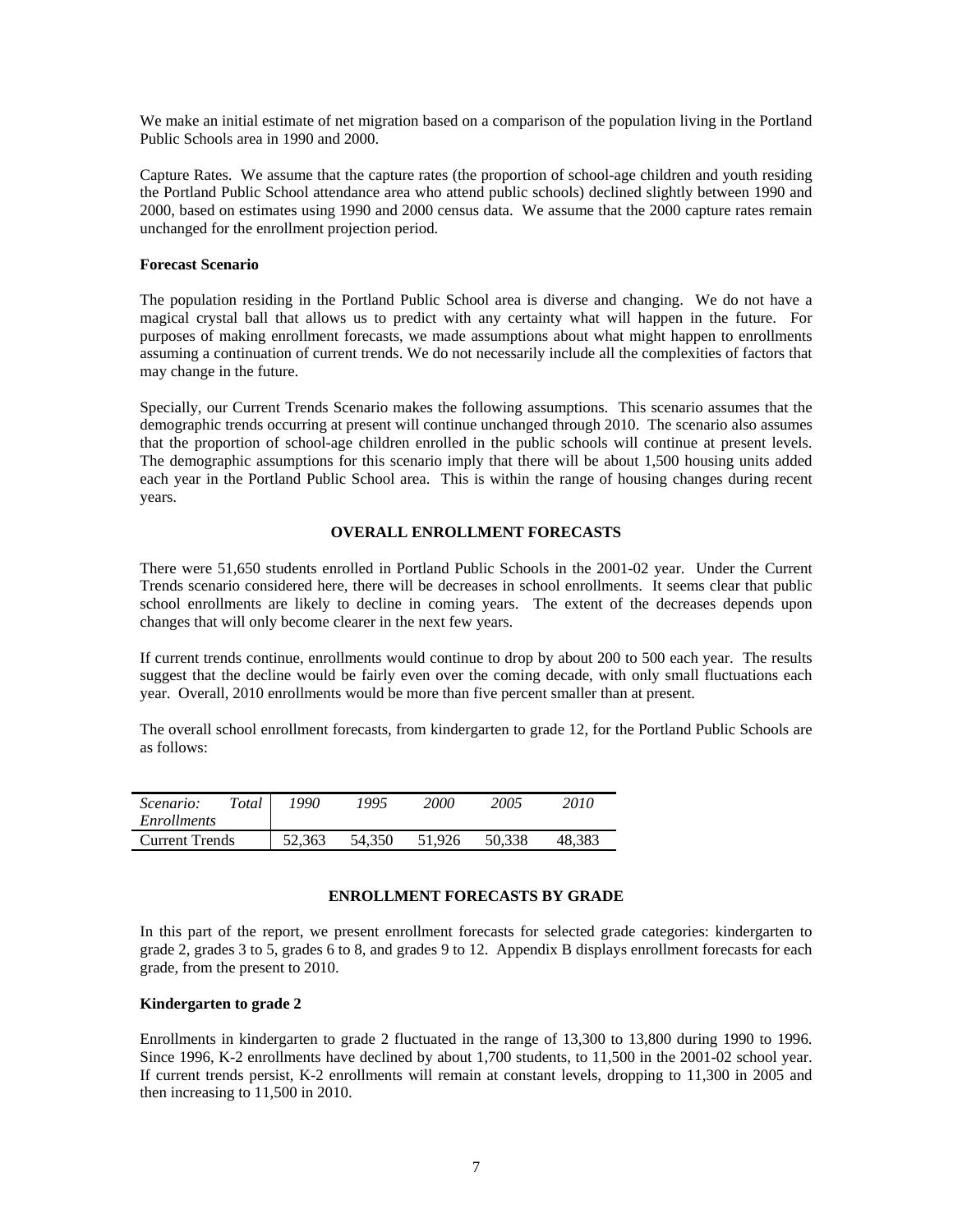| Scenario:             | 1990  | 1995   | 2000   | 2005   | 2010   |
|-----------------------|-------|--------|--------|--------|--------|
| Kindergarten to       |       |        |        |        |        |
| Grade 2               |       |        |        |        |        |
| <i>Enrollments</i>    |       |        |        |        |        |
| <b>Current Trends</b> | 3 447 | 13.449 | 11.657 | 11.295 | 11.512 |

#### **Grades 3 to 5**

Public school enrollments in grades 3 to 5 have varied in the range of 12,500 to 13,600 students during the past ten years. Grades 3 to 5 enrollments are likely to decline, however, in the coming years, from the level of 12,000 in 2001-2002. If current conditions continue, enrollments will decrease steadily to 2010, reaching a level of about 11,000 in 2010 -- 1,000 fewer students than at present, and a decline of 8 to 9 percent from current enrollments.

| Scenario: Grades 3<br>to 5 Enrollments | 1990   | 1995   | 2000   | 2005   | 2010   |
|----------------------------------------|--------|--------|--------|--------|--------|
| <b>Current Trends</b>                  | 12.548 | 12.619 | 12.281 | 11.399 | 10.963 |

#### **Grades 6 to 8**

Enrollments in grades 6 to 8 increased from 1990 to 1995, reaching a peak of 12,200 in the 1995-1996 school year. Since 1995, enrollments have declined by about 1,000 students, to 11,300 in the 2001-2002 school year. If current trends continue, grades 6 to 8 enrollments will fluctuate modestly around current levels until 2004. Afterwards, the Current Trends Scenario suggests that enrollments will decrease markedly, dropping by about 1,000 students, or about 8 to 9 percent, to 10,300 in 2010.

| Scenario: Grades 6 | 1990   | 1995   | 2000   | 2005   | 2010   |
|--------------------|--------|--------|--------|--------|--------|
| to 8 Enrollments   |        |        |        |        |        |
| Current Trends     | 11.491 | 12.235 | 11.262 | 11.084 | 10.333 |

#### **Grades 9 to 12**

High school enrollments in grades 9 to 12 increased from 13,600 in 1990 to about 15,600 in 1996. Since 1996, enrollments have decreased by about 300 students, to 15,300 students in the 2001-02 school year. If current trends continue, grades 9 to 12 enrollments will decline slightly during the next four to five years and then decrease steadily to about 14,300 students in 2010, an overall decrease of about 1,000 students between the 2001-2002 and 2010-2011 school years.

| Scenario: Grades 9<br>to 12 Enrollments | 1990   | 1995   | 2000   | 2005   | 2010   |
|-----------------------------------------|--------|--------|--------|--------|--------|
| <b>Current Trends</b>                   | 13.628 | 14.910 | 15.362 | 15.189 | 14.260 |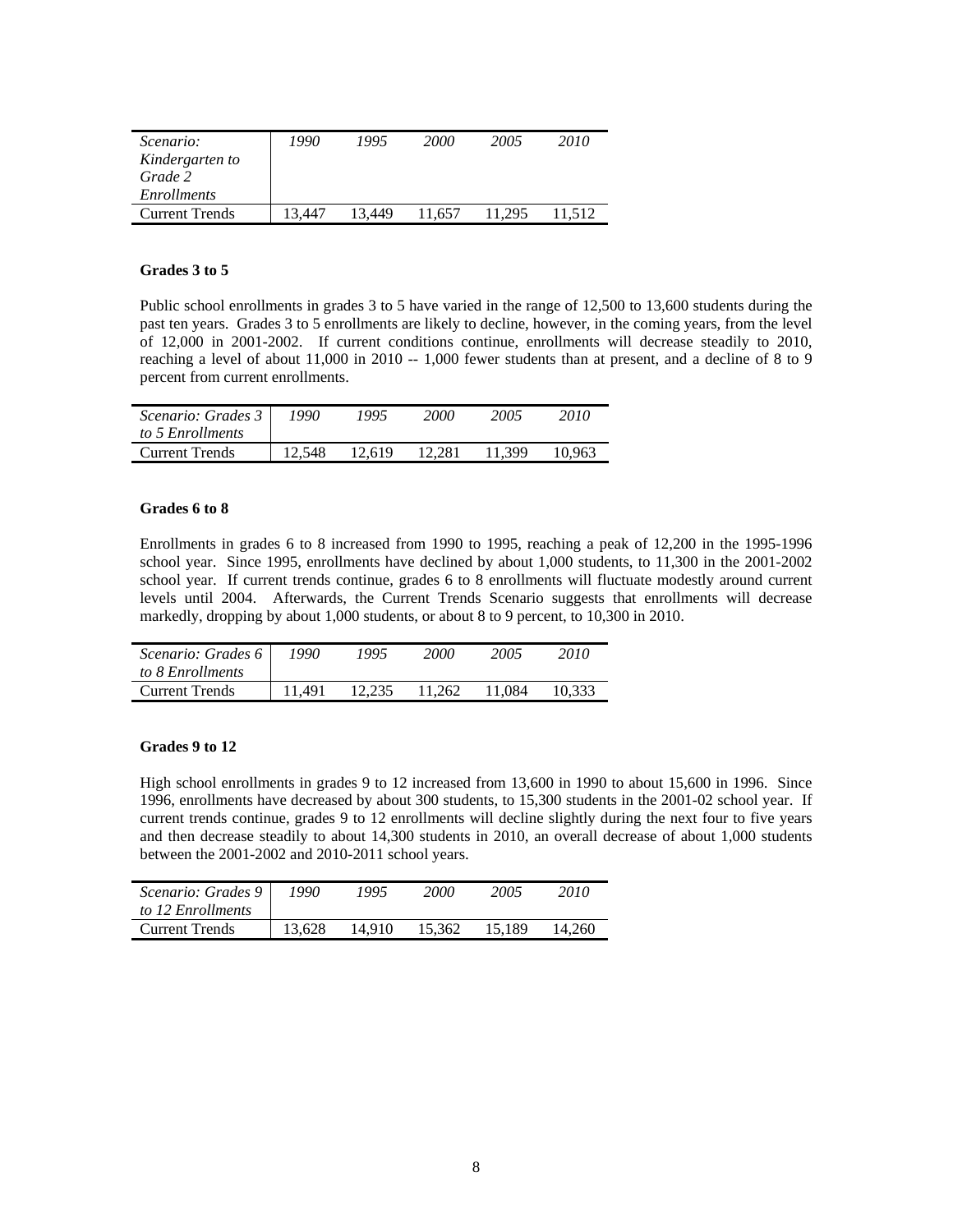#### **APPENDIX A**

#### **Data Sources**

This report is based on data obtained from several sources, including:

- Decennial Census. The decennial census is the only source of data collected for small areas across the nation. We used 1990 and 2000 census data to calculate the population, by age and sex, residing in the Portland Public School area. We compared the changes from 1990 to 2000 to develop an estimate of the age-sex profile for net migrants.
- American Community Survey. This is a new U.S. Census Bureau survey that is being tested in Multnomah County and several other sites in the United States. It was begun in 1996, with a large survey of households in Multnomah County, followed by smaller surveys in 1997 and following years. The American Community Survey asks the same questions as the 1990 census. We used the 1990 and 2000 Censuses and 1996 American Community Survey data to develop estimates of household and population change, including estimates of net migration for the Portland Public School area.
- Portland Public School Enrollment Data. Portland Public School staff furnished information on enrollments for recent decades, including enrollments by grade for the past decade. We also obtained data files on all students in 1993 and 1996-2001 with their residential addresses. These data are valuable for examining the in and out-flows of students in elementary school attendance areas.
- Birth and Death Data. Information on births and deaths reported for the Portland Public School area were obtained from the Oregon Health Division. The data were used for two purposes. One use was for calculating overall fertility and mortality rates for the School District. These rates were used in the demographic model. The second use was to note the residence of the births in order to examine the correspondence between births and enrollment changes.
- Immigration Data. The Immigration and Naturalization Service provides limited immigration data for local areas. Their data are restricted to the numbers of legal immigrants and refugees who declare that they intend to live in the metropolitan Portland area at the time of their arrival in the United States. Most of these arrivals do, in fact, move to their intended place of residence. The INS data are tabulated for countries-of-origin, providing information each year about how many legal immigrants and refugees arrive in metropolitan Portland.
- Private Schooling Data. We rely on two sources of information on private schooling for this report. One source is from the Oregon Department of Education. These data originate from reports at the local level about the number of students who attend private schools. A second source was obtained by a survey that we conducted in February 2000. We phoned all known private schools in the Portland area, requesting information about their enrollments and the places of residence for their students. We compared this information to the reports obtained by the Oregon Department of Education.
- Home Schooling Data. Information on the number of students in home schooling was obtained from the Multnomah Educational Service Department.

#### **Demographic Model**

Our demographic enrollment model uses a "cohort-component" model, moving cohorts or age groups through time based on the components of birth, death, and migration. Specifically, the model takes a beginning population in the Portland Public School District by age and sex, and moves the population fiveyears at a time, subject to fertility, mortality, and migration. The model uses the following definition:

Population in 1995 = Population in 1990 + Births - Deaths +/- Net In-Migration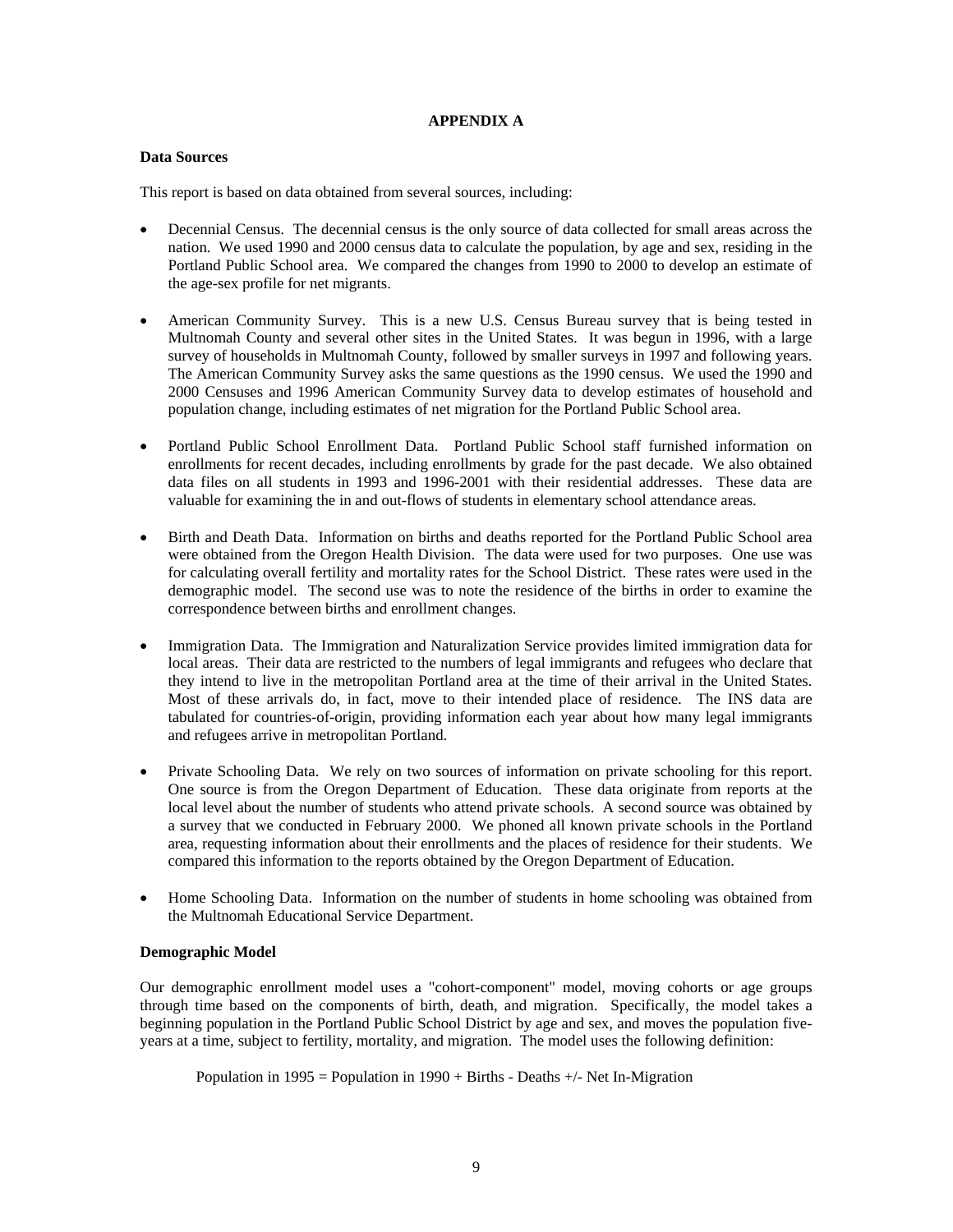The next step in the model is to calculate school enrollment based on the number of children in each age group. To do this, we assign children and youth in the school ages, for single age groups, to grade levels, kindergarten to 12th grade, assuming that most children are enrolled in school. Using 2000 census data, we calculate a "capture rate" that expresses the proportion of children in a grade level that are enrolled in the Portland Public Schools, using 2000 school enrollment data.

For the forecast, we used birth rates based on Multnomah County data published by the Oregon Health Division's vital statistics office. Death rates are from mortality rates for the State of Oregon.

Net migration is a key variable for our analysis. We make an initial estimate based on a comparison of the Portland Public School District's 1990 and 2000 population by age and sex. We adjust the historical net inmigration data for Portland Public School District's population in order to predict adequately enrollment from 1990 to 2001. This "calibration" of the model is useful. It makes sure that the assumptions that we make about births, deaths, and migration correspond closely to actual changes in school enrollment from 1990 to 2000.

#### **Project Staff**

This report involves the work of faculty and staff at Portland State University, including:

- Barry Edmonston is the Director, Population Research Center, and Professor, School of Urban Studies and Planning. He was responsible for all aspects of the study and the preparation of the final report.
- Richard Lycan is Professor Emeritus of Geography, Population Research Center. He developed population and fertility estimates, analysis of the relationship of housing and enrollments, and offered his expertise for other data analyses.
- Risa Proehl is Research Assistant at the Population Research Center. She developed the research on population, enrollment, and migration trends and directed the data collection on private and home schooling enrollments.

The work for this report could not have been completed without the assistance and contributions of Portland Public School staff including Pam Brown, Cary Hampton, and Theresa White.

Dozens of educational staff also cooperated with the work, providing enrollment figures for private schools operating in the metropolitan Portland area. Although these people are too numerous to list, we thank them for their cooperation and assistance.

Our thanks also to Jennifer Woodward, Oregon Health Division, for her assistance in accessing the birth records for Multnomah County and to Bob Jones, Oregon Department of Education, who helped with the use of Oregon's private school data.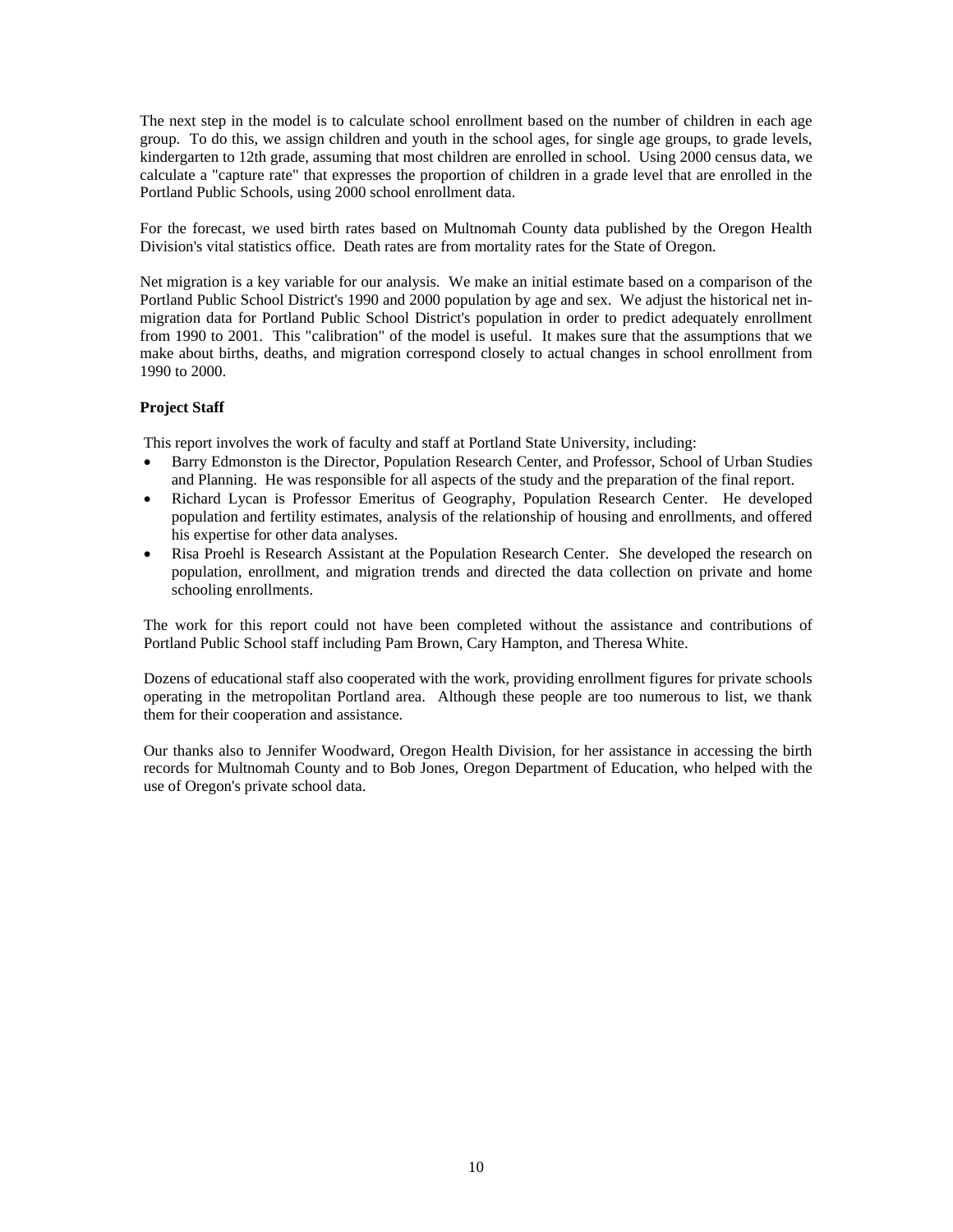## **APPENDIX B**

**Supporting Tables**